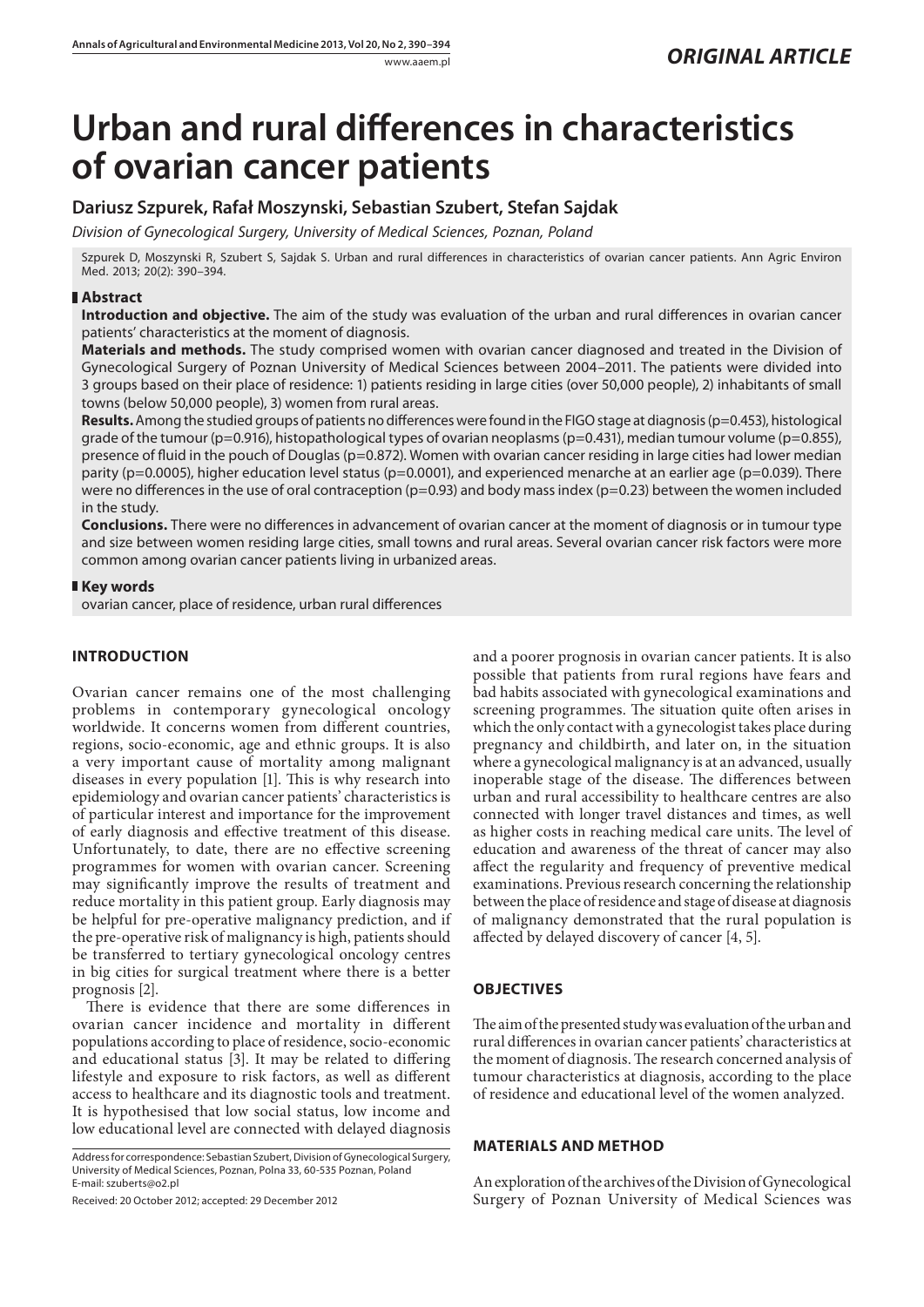undertaken between 2004–2011. A group of 363 women, diagnosed and treated in the Division for malignant ovarian tumor were included in the study. The patients were divided into 3 groups, based on their place of residence. The first group consisted patients residing in a large city (over 50,000 inhabitants), the second group consisted of patients living in a smaller town that had city rights and with a population below 50,000 inhabitants, and the third group consisted of patients living in rural areas.

The diagnosis of ovarian tumour was based on histopathological examination of the tumour, obtained during surgery. The tumours were subdivided according to the WHO criteria, and the histological grade of the tumour was defined in a 3-step grading scale. The clinical stage of the disease was specified using the criteria of the International Federation of Gynecology and Obstetrics [6]. Borderline ovarian tumours and metastatic adnexal tumours were classified as malignant adnexal masses. For each patient, their age, menopausal status, age at menarche and menopause, duration of reproductive period and body mass index (BMI) were determined. Postmenopausal status was defined as more than 12 months of amenorrhea or age above 50 years in women who had undergone hysterectomy. All other women were considered premenopausal. From each patient an anamnesis considering parity and the use of oral contraceptives (OC) was taken. The use of OC pills for longer than 5 years was considered relevant for the study. Data about educational status was available for 152 women.

Ovarian tumour volume was estimated by means of transvaginal and abdominal ultrasonography performed within 5 days of operation. The volume of the majority of tumours was measured by means of transvaginal ultrasonography. In the case of large tumours, transabdominal ultrasonography was performed. Tumour volume was assessed according to the formula: volume  $[cm^3] = A$   $[cm] x$ B [cm] x C [cm] x 0.532, where A, B and C were the largest perpendicular dimensions of the tumour expressed in centimeters. The presence of fluid in the pouch of Douglas was determined according to the International Ovarian Tumor Analysis (IOTA) Group recommendations [7]. Fluid in the pouch of Douglas (ascites) was considered as present when the largest anterior-posterior diameter was greater than 10 mm [7].

Statistical analysis was calculated by means of Cytel Studio StatXact 9 and GraphPad Instat 3. Finally, a systematic review of the literature concerning the subject of the study was performed.

### **RESULTS**

The median age of patients in the study was 52, ranging from 12–85. In the group of studied women, 176 were premenopausal and 187 postmenopausal. It was found that 176 patients (48%) resided in large cities, 65 (18%) and 122 (34%) patients lived in smaller towns and rural areas, respectively. There were no differences between patients' ages, menopausal status and BMI in the 3 studied groups. Demographic characteristics, as well as the results of statistical calculations, are presented in Table 1.

No difference was found in the FIGO stages at diagnosis of malignant ovarian tumours between the 3 studied groups (p=0.453). The difference in the FIGO stage at diagnosis was **Table 1.** Demographic characteristics of studied patients.

|                                                      | Large cities             | <b>Small towns</b>       | <b>Rural areas</b>       | p-value   |
|------------------------------------------------------|--------------------------|--------------------------|--------------------------|-----------|
| Median age of patients<br>(minimum – maximum)        | $54(21 - 80)$            | 53 (29 - 78)             | $50(12 - 85)$            | $p=0.182$ |
| Number (%) of<br>premenopausal and<br>postmenopausal | 82 (47%) and<br>94 (53%) | 32 (49%) and<br>33 (51%) | 62 (51%) and<br>60 (49%) | $p=0.760$ |
| Median Body Mass<br>Index (minimum -<br>maximum)     | 24 (17-39)               | $25(18-50)$              | $24(15-38)$              | $p=0.239$ |

not statistically significant, even when the group of women residing in large cities and small towns were combined and compared to women from rural areas ( $p=0.235$ ). Similarly, there were no differences regarding the grading of the tumour between the 3 studied groups (p=0.916) (Tab. 2).

**Table 2.** FIGO stages and histological grade of ovarian neoplasms among studied groups.

|                | Large cities<br>(No. of patients) | Small towns<br>(No. of patients) | Rural areas<br>(No. of patients) | p-value   |  |
|----------------|-----------------------------------|----------------------------------|----------------------------------|-----------|--|
|                |                                   | FIGO stage                       |                                  |           |  |
| FIGO I         | 64                                | 22                               | 31                               |           |  |
| FIGO II        | 14                                | 8                                | 11                               |           |  |
| FIGO III       | 82                                | 27                               | 66                               | $p=0.453$ |  |
| <b>FIGO IV</b> | 16                                | 8                                | 14                               |           |  |
|                |                                   | Histological grade               |                                  |           |  |
| G <sub>1</sub> | 56                                | 18                               | 34                               |           |  |
| G <sub>2</sub> | 53                                | 21                               | 35                               | $p=0.916$ |  |
| G <sub>3</sub> | 64                                | 22                               | 48                               |           |  |
|                |                                   |                                  |                                  |           |  |

There were no differences in the frequency of diagnosis of main histopathological types of ovarian neoplasms between the analyzed groups of patients (p=0.431). Additionally, no differences were found in the presence of specific types of epithelial ovarian cancer (p=0.765) (Tab. 3).

**Table 3.** Histopathological tumor characteristics.

|                                 | (No. of<br>patients)       | Large cities Small towns<br>(No. of<br>patients) | Rural areas<br>(No. of<br>patients) | p-value     |
|---------------------------------|----------------------------|--------------------------------------------------|-------------------------------------|-------------|
|                                 |                            | Main types of ovarian neoplasms                  |                                     |             |
| Epithelial ovarian cancer       | 140                        | 50                                               | 103                                 |             |
| Granulosa cell tumor            | 10                         | 2                                                | 5                                   |             |
| Malignant germ cell tumors*     | 4                          | 1                                                | 5                                   | $p = 0.431$ |
| Borderline ovarian tumors       | 19                         | 9                                                | 6                                   |             |
| Metastatic ovarian tumors       | $\overline{2}$             | $\overline{2}$                                   | 3                                   |             |
|                                 | Epithelial ovarian cancers |                                                  |                                     |             |
| Serous                          | 60                         | 23                                               | 57                                  |             |
| Mucinous                        | 16                         | 6                                                | 11                                  |             |
| Endometrioid                    | 20                         | 8                                                | 13                                  | $p = 0.765$ |
| Clear-cell                      | 11                         | 3                                                | 4                                   |             |
| Undifferentiated carcinoma<br>× | 33                         | 10                                               | 18                                  |             |

\* The group of malignant germ cell tumors included: 5 cases of dysgerminoma, 4 diagnosed in patients living in rural areas and 1 found in a large city; 3 immature teratomas diagnosed in one patient from each group; one case of embryonal carcinoma and one case of mixed germ cell tumor containing elements of embryonal carcinoma, dysgerminoma and yolk sac tumor were found in patients residing in large cities.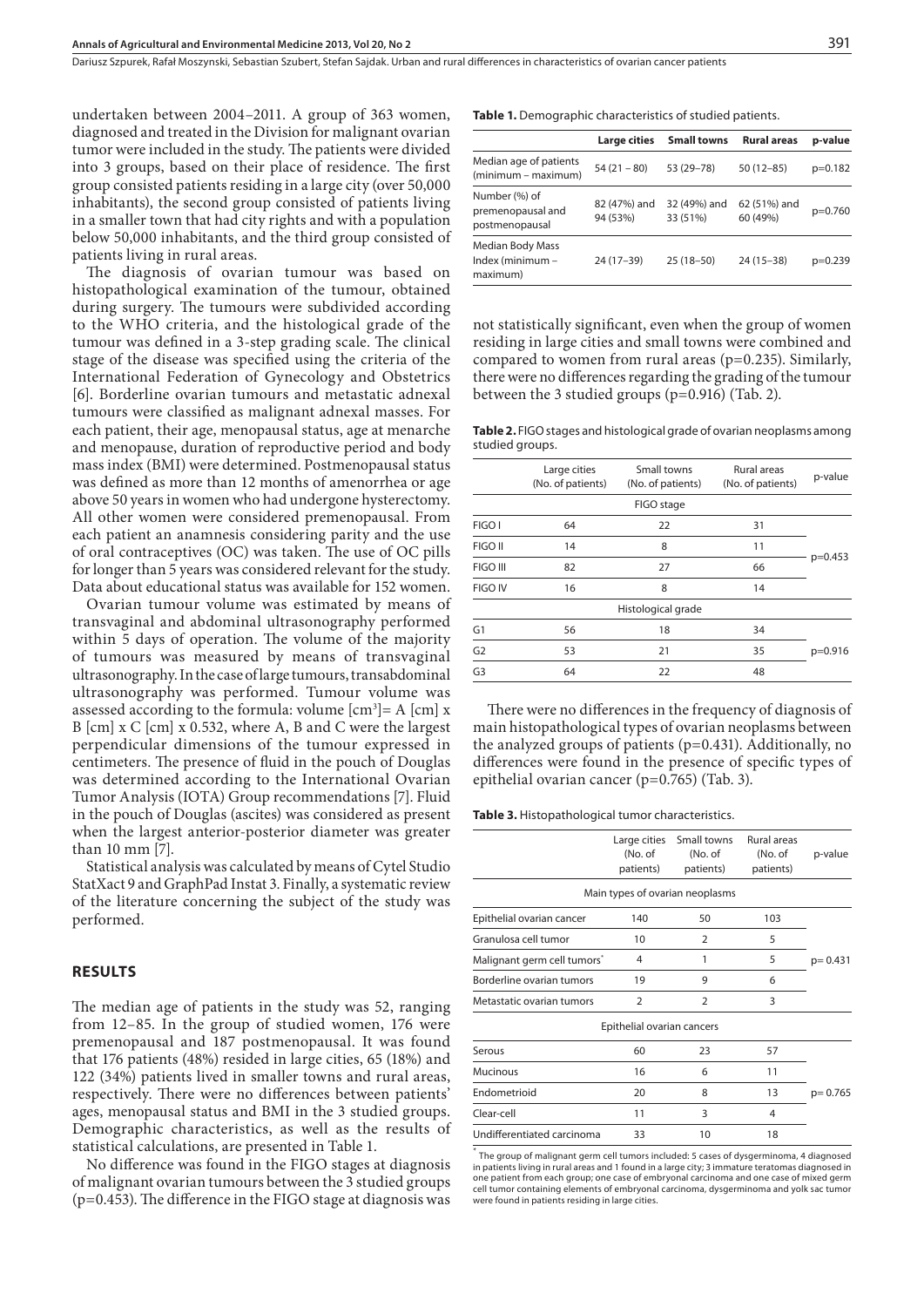Median tumuor volume among patients residing in large cities was 382.0 cm<sup>3</sup>, ranging from  $14.1-9369.1$  cm<sup>3</sup>, compared to  $430.0 \text{ cm}^3 \ (14.7 - 5753.0 \text{ cm}^3)$  and  $418.0 \text{ cm}^3$  $(16.5 - 6297.6 \text{ cm}^3)$  in the groups of patients living in small towns and rural areas, respectively. The difference was not statistically significant (p=0.855). 104 (59.1%) women living in large cities showed ascites at the time of diagnosis. There were 39 (60%) and 69 (56.6%) patients diagnosed with fluid in the pouch of Douglas who resided in small towns and rural areas, respectively. This difference was not statistically significant ( $p=0.872$ ).

Median parity for women residing in large cities was 1 (range 0–4). The corresponding values for women living in small towns and rural areas were 2 (range 0–5) and 2 (range  $(0-7)$ . The difference was statistically significant ( $p=0.0005$ ). However, when a *post-hoc* test was performed, the only statistically significant difference was between the parity of women living in rural areas and large cities (p<0.001). There was no difference either in the parity between women residing in small towns and rural areas, or between patients living in large cities and small towns (p>0.05).

A statistically significant difference was found in educational status between the studied groups (p=0.0001). There were 36% (22/62), 45% (28/62) and 19% (12/65) of women with higher, secondary and primary education, respectively, among women living in large cities. The corresponding values for women residing in small towns and rural areas were, respectively, 45% (21/47), 34% (16/47), 21% (10/47), and 12% (5/43), 30% (13/43), 58% (25/43). No differences were found between educational status and the FIGO stage of the diseases at the moment of diagnosis (p=0.112) (Tab. 4).

Table 4. Distribution of FIGO stages of ovarian cancer at the moment of diagnosis within different educational levels of the studied women.

|                |    | Higher education Secondary education Primary education<br>(No. of patients) (No. of patients) (No. of patients) |    | p-value     |  |
|----------------|----|-----------------------------------------------------------------------------------------------------------------|----|-------------|--|
| FIGO I         | 10 | 11                                                                                                              | 13 |             |  |
| FIGO II        |    | g                                                                                                               |    |             |  |
| FIGO III       | つつ | 30                                                                                                              | 12 | $p = 0.112$ |  |
| <b>FIGO IV</b> |    | 8                                                                                                               | 16 |             |  |

9% (16/175) of women living in large cities declared the use of oral contraception for more than 5 years. A similar percentage was found among women from small towns (8%, 5/65) and rural areas (9%, 11/122), (p=0.93).

A statistically significant difference in age at menarche was found across the 3 studied groups (p=0.039). The *posthoc* test showed that women with ovarian cancer residing in large cities experience menarche at an earlier age compared to women from rural areas (mean rank difference – 22.351; p<0.05). The Kruskal-Wallis Test (Nonparametric ANOVA) revealed a significant difference between age at menopause across the 3 studied groups (p=0.047). The *post-hoc* test, however, did not find significant differences. Data concerning the reproductive cycle characteristic of the patients studied are summarized in Table 5.

#### **DISCUSSION**

The incidence of ovarian cancer and mortality remains high among all cancers in women, in Europe and worldwide. Age **Table 5.** Menstruation characteristics of studied patients.

|                                                   | Large city    |            | Small town Rural areas                          | p-value                   |
|---------------------------------------------------|---------------|------------|-------------------------------------------------|---------------------------|
| Median age at menarche<br>(Range)                 |               |            | $14(11-18)^{*}$ 14 (12-18) 14 (11-18)* p= 0.039 |                           |
| Median Duration of<br>reproduction period (Range) | 36 (24–43)    | 33 (29–40) | $34(20-40)$                                     | $p = 0.417$               |
| Median age at menopause<br>(Range)                | $50(38 - 55)$ | 49 (42-49) | $50(36-57)$                                     | $p = 0.047$ <sup>\$</sup> |
|                                                   |               |            |                                                 |                           |

\* Dunn's multiple comparisons post-hoc test revealed a statistically significant difference (p<0.05) in age at menarche between women residing in large cities and rural areas. There were no differences when other groups were compared.<br><sup>\$</sup> Performed pos-hoc test revealed no difference between the groups studied.

Standardized Rate per 100,000 for incidence and mortality in the European Union in 2008 were 13.5 and 7.6, respectively. In these statistics, Poland is situated very high among European countries. Incidence and mortality rates for Poland in 2008 were 17.0 (7th place) and 10.1 (5th place), respectively [8]. The level of 5-year survival is inextricably linked with the stage of the disease at diagnosis. The lack of effective screening programmes for ovarian cancer means that most diagnoses occur at an advanced stage of the disease [9]. However, recent studies involving novel methods of screening (multimodal screening and transvaginal ultrasound screening) have achieved encouraging results [10]. Nevertheless, it should be noted that effective screening requires high-quality gynecological ultrasound with subjective ultrasound assessment performed by an experienced clinician, which is not globally available [11, 12]. The search for effective firstline diagnostic methods and access to centers experienced in ultrasound and surgery seems to be the primary goal to improve the results of treatment of women with ovarian cancer, because the prognosis is best when the treatment takes place at a tertiary centre for gynecological oncology [2].

It has been shown that there are differences in tumour characteristics at diagnosis according to the place of residence, educational level and socio-economic status of women affected by cancer [13]. One reason for delayed diagnosis might be caused by poor access to health care and thus the higher stage of the disease according the FIGO at diagnosis. It is important to assess whether patients from rural areas have a more advanced stage of the disease at diagnosis, and whether the prognosis in such a situation is worse. This could then be taken into account when planning organization of medical care. Campbell et al. analyzed this situation in patients with lung or colorectal cancer and their findings suggest that patients who live far from cities and associated cancer centres have less chances of survival because of the more advanced stage of the disease at diagnosis [14]. Krzyzak et al. also reported that the proportion of early breast cancer diagnosis is low and prognoses are poorer in the rural population [4, 5]. They suggest the explanation of this situation is the more difficult access to early diagnosis and treatment methods [4, 5]. In the presented study, this situation was not confirmed in ovarian cancer patients in the Poznan region, because no differences were found in the stages of the diagnosis between women residing in different areas. Furthermore, there were no differences in tumour size and presence of ascites, based on place of residence in the analyzed group of women. This may be explained in several ways. For instance, there is lack of organized ovarian cancer screening in Poland. Although, women residing in large cities and have a higher educational status tend to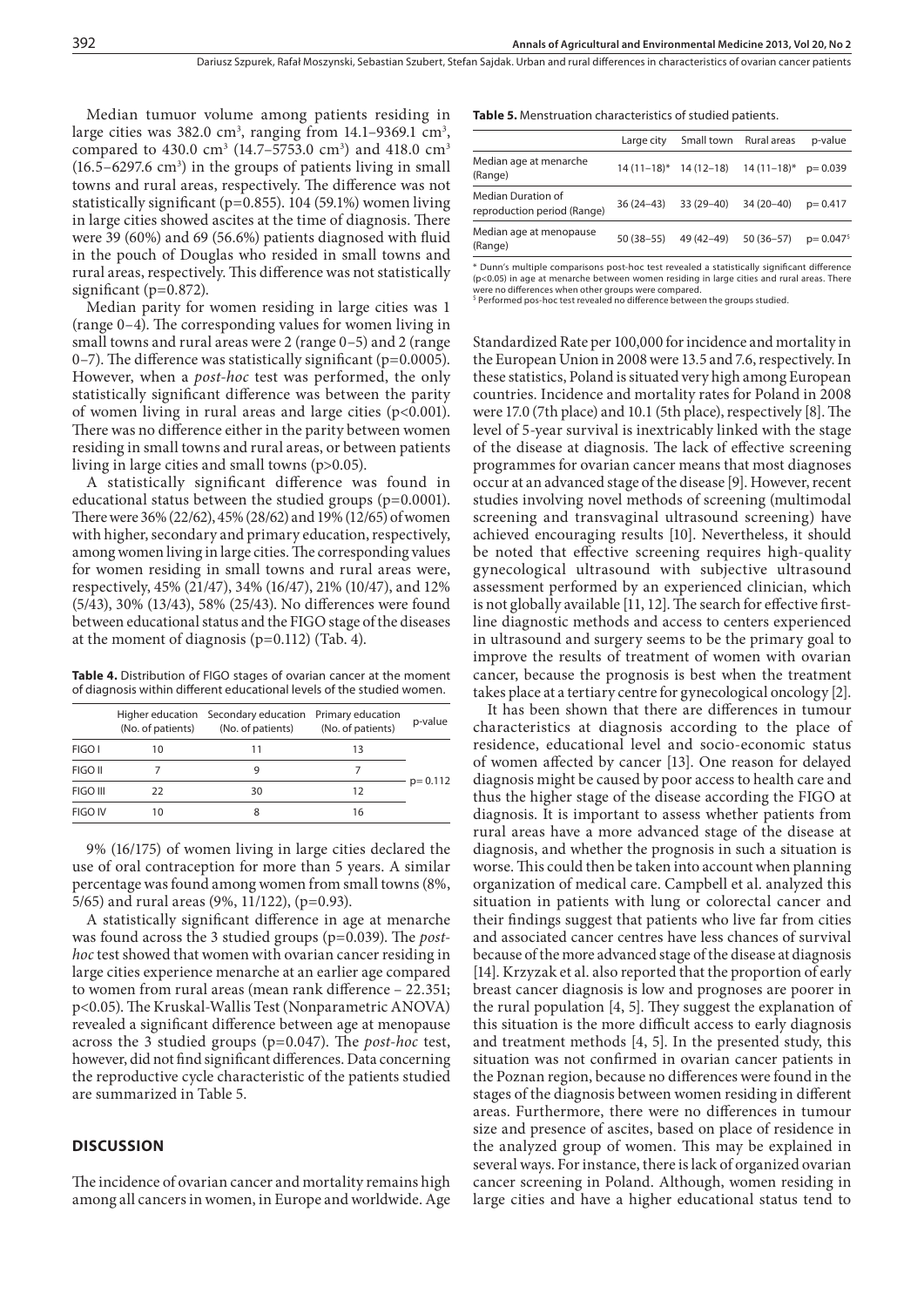visit the gynecologist more often compared to women from rural areas.

The most encouraging results of ovarian cancer screening were achieved with the use of the organized multimodal screening method (assessment of ovarian cancer biomarker CA125 level and ultrasound evaluation by referral to a gynecologist in selected cases) which, however, is not routinely performed in Poland [10, 15, 16]. Furthermore, ovarian cancer was once regarded as a 'silent killer', but nowadays opinions have changed because as many as 95% of patients reported non-specific symptoms at the time of ovarian cancer diagnosis [17, 18]. As reported by Goff et al. [18], only 11% of patients with stage I/II ovarian cancer reported no symptoms before diagnosis. Although women residing in urban areas mostly have better access to a general practitioner (GP) [19], the delayed time from the first report of symptoms to appropriate referral may contribute to the lack of difference in the stage of ovarian cancer diagnosis between women residing urban and rural areas [20]. It was shown that both women and GPs fail to recognize the symptoms of ovarian cancer, due to this, 50% of women are not referred directly to a gynecological oncologist [18, 21]. Lastly, the lack of difference in stage at diagnosis may be related to tumour biology. As proposed by Brown and Palmer [22], the median diameter of ovarian cancer before progression to stage III or IV is 3 cm, and recognition of 50% of stages I-II ovarian cancer would be possible if tumours of 1.3 cm could be detected at annual screening. Currently, such a sensitive screening programme is not available.

Numerous studies have revealed increased cancer incidence with increased population density and urbanization [23]. The difference is explained by increased exposure to cancer risk factors related with personal behaviours (cigarette smoking, alcohol consumption, sexual promiscuity, exposure to ultraviolet light, type of diet and family size), atmospheric pollution and occupational hazards [24]. However, in the case of ovarian cancer, the interrelation between incidence and urbanization is not clear. S. Dey et al. [3] observed a twice higher incidence of ovarian cancer among women living in urban versus rural areas. This difference in the incidence between the studied populations was similar to that for leukemia, which is a neoplasm of mainly genetic etiology. Nevertheless, the highest urban-rural incidence rate ratio was found for uterine cancer, where, the incidence was 6 times higher in urban areas.

Another interesting observation by Dey et al. was the fact that the comparison of age-specific incidence of ovarian cancer at an early age showed a higher urban incidence than rural incidence, and the urban incidence kept increasing with age to its maximum in the age group over 70 years old. Rural incidence, however, was maximal in the 60–69 age group, after which it declined [3]. In the study by Minelli et al. [25] the difference in incidence of ovarian cancer between urban and rural regions of central Italy was not statistically significant. Contrary to Dey et al. [3, 25], Minelli et al. found no difference in the incidence of uterine neoplasms among the studied populations. However, the authors showed a higher incidence of breast cancer among women residing in urban areas [24].

The difference in incidence of female cancers was shown to be particularly related to estrogen-dependent cancers (such as breast and endometrial cancer), where lifestyle, socioeconomic status, dietary habits and exposure to external

factors is especially important. In estrogen-dependent malignancies the urban population is exposed to a higher concentration of xenoestrogens. In ovarian cancer patients, these factors are not so important and this tendency is not so strongly reflected [3]. Although several risk factors were shown to influence the development of ovarian cancer, the most important are associated with reproductive history, where nulliparous women are at increased risk, while increasing parity reduces the risk of ovarian cancer [26, 27].

A higher level of education was also shown to be associated with an elevated risk of ovarian cancer [28, 29]. In the presented study, significant differences were found in the educational status among women suffering from ovarian cancer, depending on place of residence. In this case, women from rural areas tended to have lower educational status. However, no relationship was found between educational status and the FIGO stage of ovarian cancer at the moment of diagnosis.

The use of oral contraceptives is also associated with lowered risk of development of ovarian cancer. The presented study shows that the use of oral contraception is generally infrequent, and there were no differences depending on place of residence. There is multiple data on the correlation between duration of the reproductive period and the risk of ovarian cancer. Generally, it is considered that the increased number of ovulations associated with a prolonged reproductive period is a risk factor of ovarian cancer [27]. The presented study shows that women living in large cities experience menarche at an earlier age, compared to women from rural areas. This is in accordance with the secular trend present in Poland [30]. However, a recent large study conducted by Tsilidis et al. [31] showed that age at menarche is not a predictive factor for ovarian cancer, contrary to age at menopause. No difference was found in the presented study in the length of reproductive period and age at menopause.

Data on the association of the BMI with risk of ovarian cancer is inconsistent. Meta-analysis performed by Olsen et al. [32] revealed a positive correlation between the BMI and increased risk of ovarian cancer. On the other hand, there is data showing that the BMI may be protective [33]. In the presented study, no differences were found in the BMI between women suffering from ovarian cancer residing in different areas. However, in the analysis of some cancer risk factors in Poland, Romundstad et al. showed that obesity increased with age, especially in females, and was less frequent among people with high education and people residing in urban areas [34].

#### **CONCLUSIONS**

To sum up, no differences were found in the advancement of ovarian cancer disease at the moment of diagnosis, or in the tumour type and size among women residing in large cities, small towns and rural areas. Several ovarian cancer risk factors were more common among ovarian cancer patients living in urban areas.

#### **REFERENCES**

1. Jemal A, Siegel R, Ward E, Hao Y, Xu J, Thun MJ. Cancer statistics, 2009. CA Cancer J Clin. 2009; 59: 225–249.